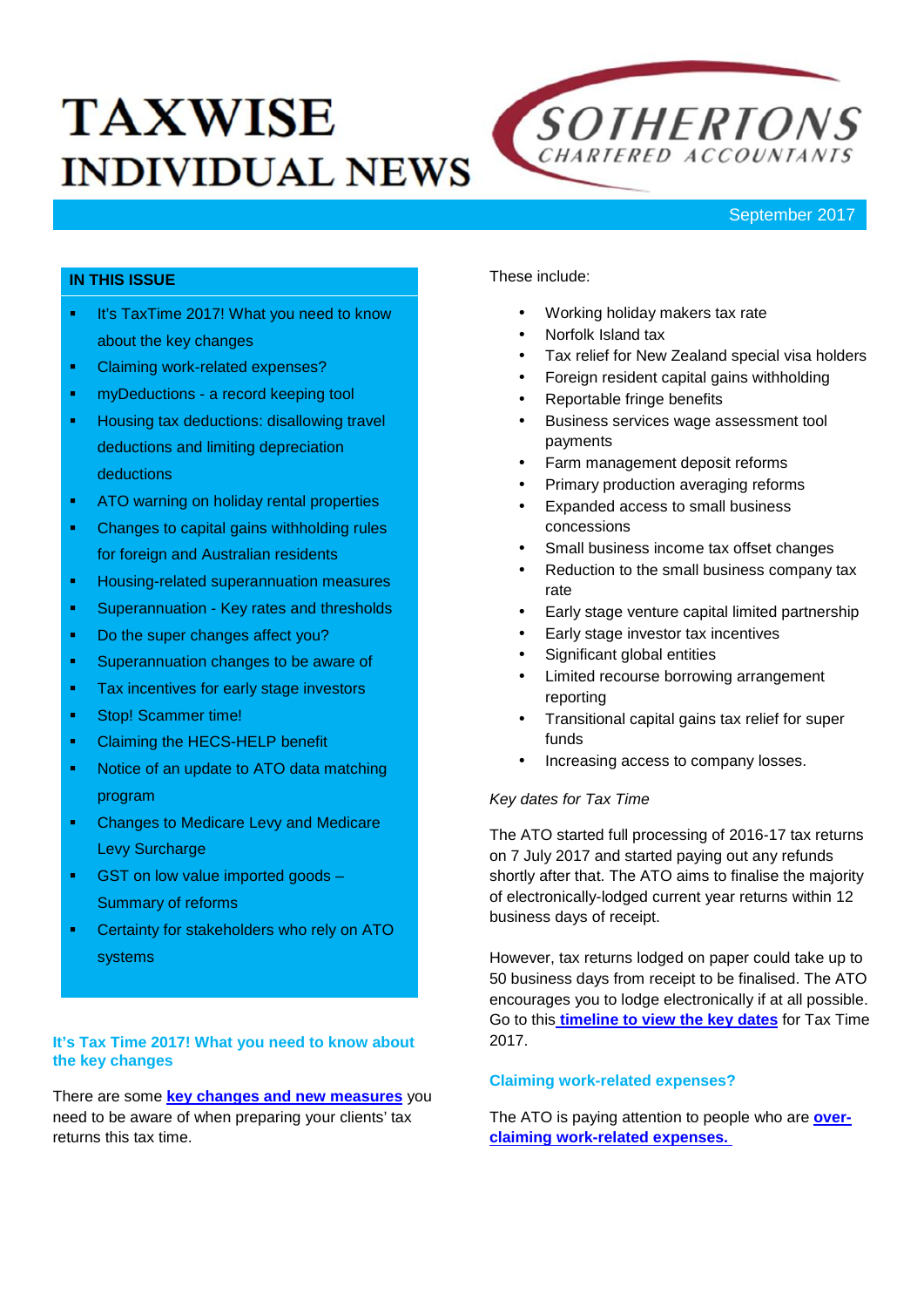To get your deductions right, you need to satisfy the following rules:

- you must have spent the money and were not reimbursed;
- it must be directly related to earning your income, and not of a private nature;
- you must have a record to prove it.

#### *To do!*

Talk to your tax agent about any claims you would like to make in your tax return. They will be able to assist you to ensure you get them right!

#### **myDeductions - a record keeping tool**

If you are a sole trader and have simple tax affairs, the ATO's myDeductions tool can help you if you are looking for a quick and easy way to manage your records.

Available through the ATO app, the tool allows taxpayers to use their smart devices to capture and record business income, expenses and vehicle trips and in doing so minimise the need for paper receipts.

Taxpayers can also use the tool to record a range of personal and employee work related expenses.

To learn more, visit the ATO website.

#### *Tip!*

While the online tools for lodging tax returns are improving for individuals, your tax agent is most experienced in preparing and lodging tax returns.

For specialist advice and to ensure you claim the right deductions for you, please see your tax agent. Getting your tax return wrong could be costly for you.

#### **Housing tax deductions: disallowing travel deductions and limiting depreciation deductions**

The Government has released exposure draft legislation and explanatory material for the housing affordability and tax integrity measures the Government announced in the 2017-18 Budget.

The Government introduced these measures as they have concerns around the abuse of deductions in relation to rental properties that do not represent a legitimate commercial need. Travel deductions for individual investors with residential investment properties, including travel costs associated with inspecting and maintaining properties, will no longer be deductible. This change will not prevent investors from claiming a deduction for the expense of engaging third parties such as real estate agents to provide property management services for investment properties.

It appears that significant abuse of the tax system has been witnessed in relation to property investors and advisers claiming excess deductions. This change will improve the integrity of the tax system by limiting plant and equipment depreciation deductions to outlays actually incurred by individual investors in residential real estate properties.

#### *To do!*

If you own a rental property, talk to your tax agent about whether these changes affect you in any way.

#### **ATO warning on holiday rental properties**

The ATO has issued a media release reminding taxpayers that it is paying close attention to rental properties located in popular holiday destinations around Australia.

*Claiming deductions for your holiday home?*

Make sure it is genuinely available for rent by answering these four questions:

- How do you advertise your rental property?
- What location and condition is your rental property in?
- Do you have reasonable conditions for renting the property and charge market rate?
- Do you accept interested tenants, unless you have a good reason not to?

#### **Changes to capital gains withholding rules for foreign and Australian residents**

The ATO has issued a reminder that changes to the rules for foreign resident capital gains withholding (FRCGW) have come into effect for all property contracts entered into on or after 1 July 2017:

- for real property disposals where the contract price is \$750,000 and above (previously \$2 million);
- the FRCGW withholding tax rate is now 12.5% (previously 10%).

The changes mean that Australian residents selling real estate with a market value of \$750,000 or more will need to apply for a clearance certificate from the ATO to ensure amounts are not withheld from the sale proceeds.

Where a valid clearance certificate is not provided by settlement, the purchaser is required to withhold 12.5% of the purchase price and pay this to the ATO.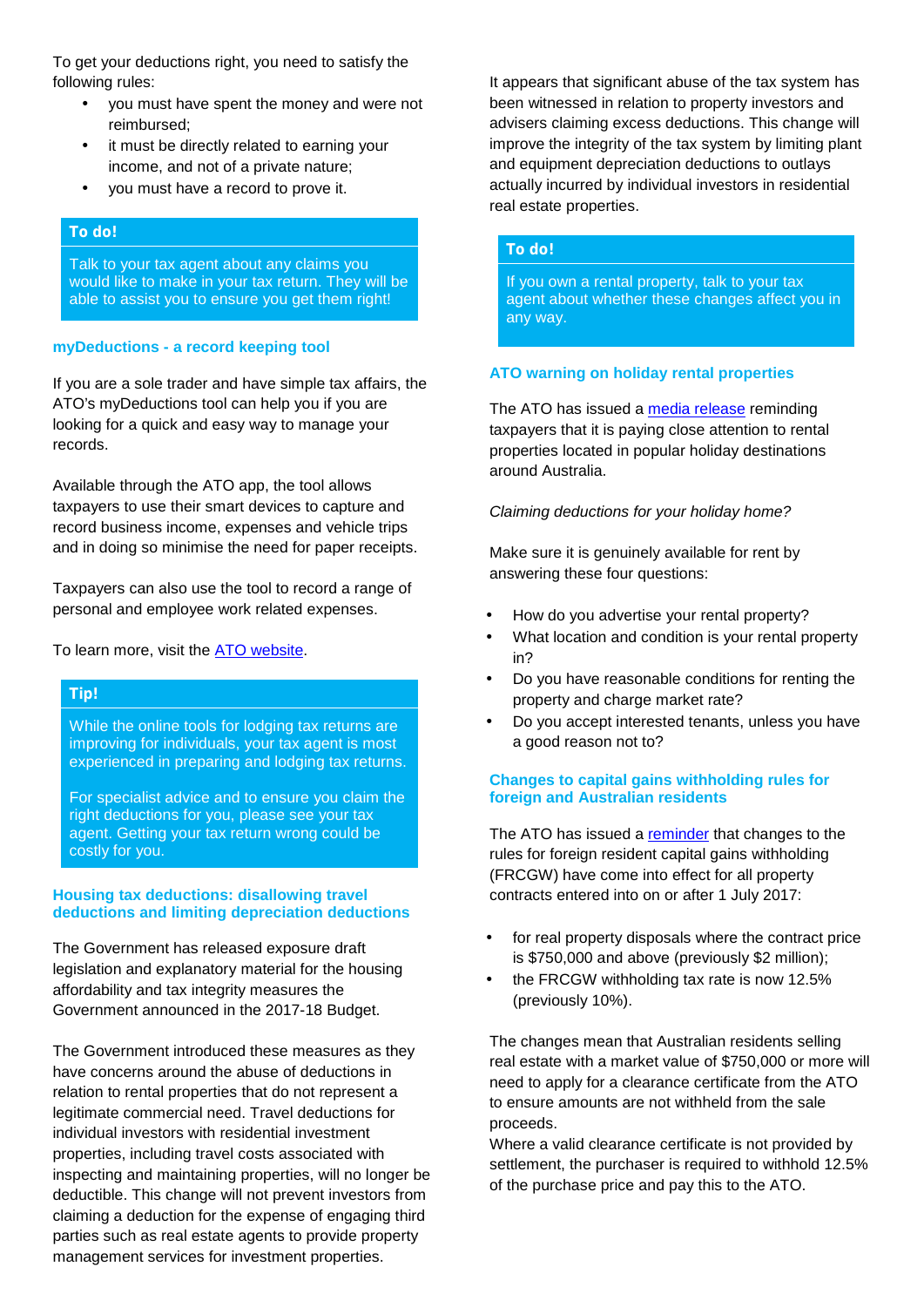The previous threshold and rate will apply for any contracts that were entered into before 1 July 2017, even if they are not due to settle until after 1 July 2017.

## *Main residence exemption*

From 9 May 2017, the Government will remove the entitlement to the CGT main residence exemption for foreign residents that have dwellings that qualify as their main residence. Therefore, any such capital gain or loss arising upon disposal of a foreign resident's main residence will need to be recognised.

## *Principal asset test*

From 9 May 2017, the Government will modify the foreign resident CGT regime to clarify that, for the purpose of determining whether an entity's underlying value is principally derived from taxable Australian real property, the principal asset test will apply on an associate inclusive basis.

## **Housing-related superannuation measures**

The Government recently released draft legislation which will establish a First Home Super Saver Scheme, and allow a special "downsizing" contribution into superannuation.

The draft legislation for the First Home Super Saver Scheme would allow individuals to save for their first home inside superannuation. Under the scheme, first home savers who make voluntary contributions into the superannuation system would be able to withdraw those contributions, and an amount of associated earnings, for the purposes of purchasing their first homes. Concessional tax treatment would apply to amounts withdrawn under the scheme.

The draft legislation for the downsizing measure would allow individuals aged 65 years or over to make non concessional contributions of up to \$300,000 from the proceeds of selling their main residences to their superannuation accounts. Downsizer contributions will be able to be made regardless of the other contribution caps and restrictions that might apply to making voluntary contributions. This measure would apply to proceeds from contracts for the sale of a main residence entered into (exchanged) on or after 1 July 2018.

## **Superannuation** - **Key rates and thresholds**

The ATO has released the key superannuation rates and thresholds that apply to contributions and benefits, employment termination payments (ETP), super guarantee and co-contributions.

For the 2017-18 income year, the:

- concessional contribution cap is \$25,000
- non-concessional contribution cap is \$100,000 (conditions apply)
- CGT cap amount is \$1,445,000
- Div 293 tax threshold amount is \$250,000
- low rate cap amount is \$200,000
- ETP cap for life benefit termination payments is \$200,000
- ETP cap for death benefit termination payments is \$200,00.

The full list of rates and thresholds can be found on the ATO website.

## **Do the super changes affect you?**

Most of the changes to the superannuation system commenced on 1 July 2017.

The ATO has released a breakdown of the new super changes. The changes are categorised by the situation they apply to. Check the **ATO website** to see if you are directly affected.

## **Superannuation changes to be aware of**

### *i) Change to personal super contributions deductions*

In 2016-17, an individual (mainly those who are self employed) can claim a deduction for personal super contributions where they meet certain conditions. One of these conditions is that less than 10% of their income is from salary and wages. This is known as the 10% maximum earnings condition.

From 1 July 2017, the 10% work test for claiming a deduction for personal super contributions will be removed. This means most people under 75 years old will be able to claim a tax deduction for personal super contributions (including those aged 65 to 74 who meet the work test).

#### *ii) Changes to concessional contributions – constitutionally protected and unfunded defined benefit funds*

From 1 July 2017, there are changes to the definition of concessional contributions for constitutionally protected funds (CPFs) and unfunded defined benefit funds. These contributions will count towards your concessional contributions cap.

The ATO has released information on the following topics, which can be accessed on the ATO website.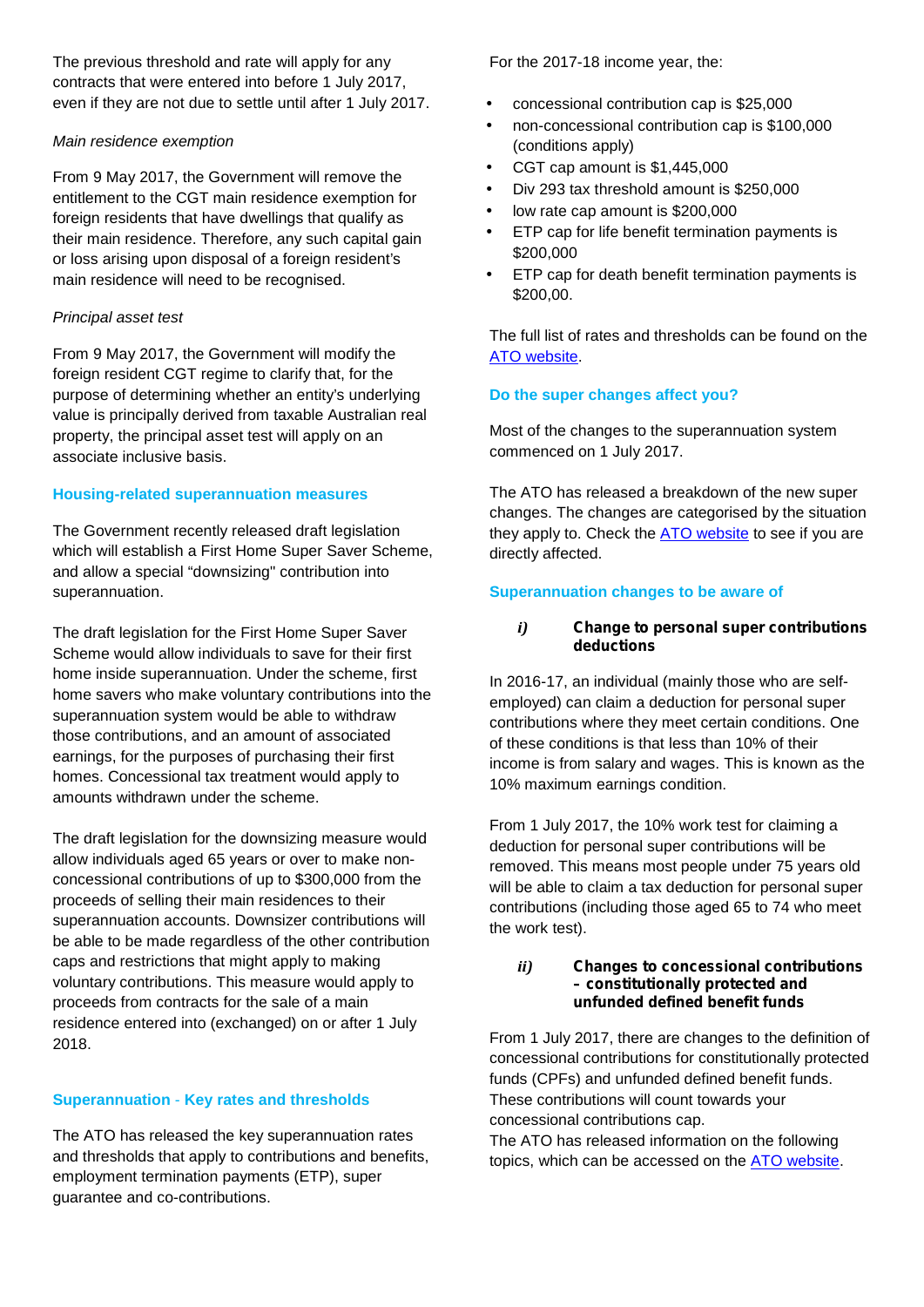- What are CPFs and unfunded defined benefit funds?
- What are the changes?
- New rules for accumulation interests
- New rules for defined benefit interests
- Excess concessional contributions.

## *iii) Removal of election to treat super income streams as lump sums*

From 1 July 2017, the Government will remove the ability to treat super income stream benefits as super lump sums for tax purposes.

This change means that, if you are receiving a super income stream, and normally would have made this election, you will no longer have access to the super lump sum low rate cap for payments from your income stream. Therefore, the amount of tax you have to pay on your super income stream may change.

## *iv) New transfer balance cap – child death benefit recipients*

From 1 July 2017, the Government has introduced a new transfer balance cap for retirement phase accounts. Different rules apply for child recipients of death benefit income streams.

Child recipients of a death benefit income stream from a deceased parent may have a modified transfer balance cap, rather than the general transfer balance cap (\$1.6 million in 2017-18).

The normal transfer balance rules apply, but the modified transfer balance cap depends on the deceased parent's super interests.

#### *v) New transfer balance cap – death benefit income streams*

From 1 July 2017, there is a \$1.6 million cap on the total amount that can be transferred and held in the tax-free retirement phase. Special rules apply to death benefit income streams.

If you start to receive a death benefit income stream, a credit will arise in your transfer balance account. The amount of the credit and when it counts towards your transfer balance cap will depend on whether the death benefit income stream is reversionary or nonreversionary:

- reversionary the income stream reverts to you automatically upon the member's death
- non-reversionary the trustee has the power to choose between paying you a lump sum or an income stream (or a combination of these).
	- *vi) Transfer balance account – credits and debits*

From 1 July 2017, the Government introduced a new transfer balance cap for retirement phase accounts. Your transfer balance account tracks the amounts you transfer into or out of retirement phase and allows you to see whether you have exceeded your transfer balance cap.

## *Note!*

There have been a lot of changes to the superannuation rules recently. It is worth sitting down with your tax adviser or tax agent to discuss how these changes might affect you.

## **Tax incentives for early stage investors**

From 1 July 2016, investors who purchase new shares in a qualifying early stage innovation company (ESIC) may be eligible for tax incentives.

The tax incentives provide eligible investors who purchase new shares in an ESIC with a:

- non-refundable carry forward tax offset equal to 20% of the amount paid for their qualifying investments. This is capped at a maximum tax offset amount of \$200,000 for the investor and their affiliates combined in each income year
- modified capital gains tax (CGT) treatment, under which capital gains on qualifying shares that are continuously held for at least 12 months and less than 10 years may be disregarded. Capital losses on shares held less than ten years must be disregarded.

More information on qualifying for the tax incentive, the sophisticated investor test and calculating the early stage investor tax offset can be found on the ATO website.

# **Stop! Scammer time!**

The ATO is reminding Australians to stop and think before giving their personal details or hard-earned money to scammers this tax time.

Assistant Commissioner Kath Anderson said 48,084 scams were reported to the ATO between July and October last year.

For tips on how to avoid tax time traps, visit the ATO website.

# **Claiming the HECS-HELP benefit**

If you have graduated from studies in early childhood education, maths, science, education or nursing, you may be eligible to apply for the HECS-HELP benefit.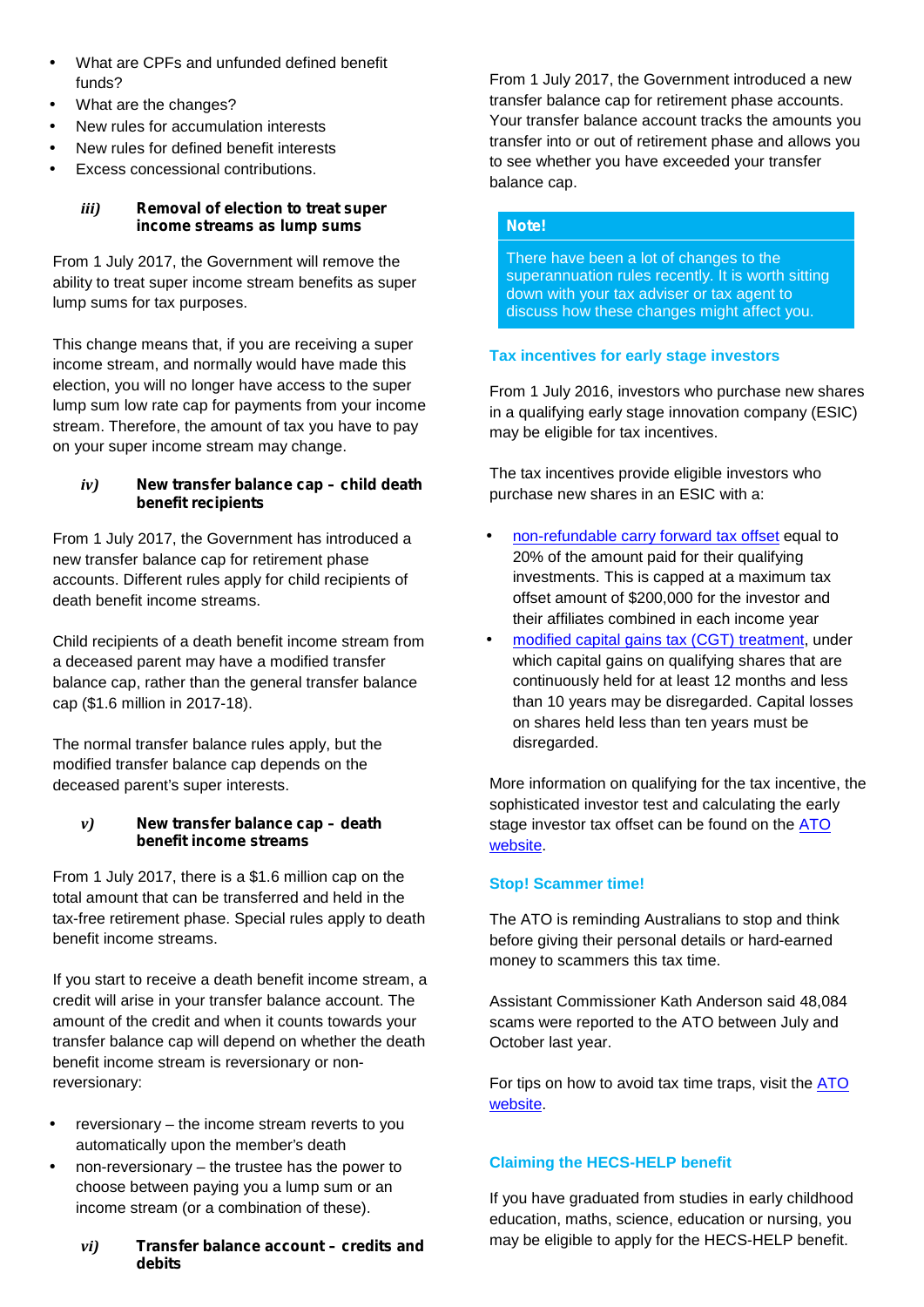This benefit is an incentive for these graduates to take up related occupations or work in specified locations to reduce their compulsory HELP repayments.

The HECS-HELP benefit is coming to an end and the 2017 income year is the last year your clients can claim the benefit.

## **Notice of an update to ATO data matching program**

On 5 June 2017, the ATO released a notice of an update to a data matching program – Ride-sourcing 2015-16 to 2018-19 financial years in Gazette – C2017G00611.

This data matching program has been amended from the original version published in December 2016 to include ride-sourcing facilitators as additional data providers and to extend the financial years included in the program.

The ATO will acquire data to identify individuals that may be engaged in providing ride-sourcing services during the 2015-16 to 2018-19 financial years.

## **Changes to Medicare Levy and Medicare Levy Surcharge**

The *Treasury Laws Amendment (Medicare Levy and Medicare Levy Surcharge) Act 2017* amends the *Medicare Levy Act 1986* and the *A New Tax System (Medicare Levy Surcharge - Fringe Benefits) Act 1999* to increase:

- the Medicare levy low-income thresholds for individuals and families (along with the dependent child/student component of the family threshold) in line with movements in the consumer price index (CPI);
- the Medicare levy low-income threshold for individuals and families eligible for the seniors and pensioners tax offset (along with the dependent child/student component of the family threshold), in line with movements in the CPI; and
- the Medicare levy surcharge low-income threshold in line with movements in the CPI.

In addition:

- The singles threshold will increase from \$21,335 to \$21,655.
- The family threshold will increase from \$36,001 to \$36,541 plus \$3,356 for each dependent child or student.
- The single seniors and pensioners threshold will increase from \$33,738 to \$34,244.
- The family threshold for seniors and pensioners will increase from \$46,966 to \$47,670 plus \$3,356 for each dependent child or student.

#### **GST on low value imported goods – Summary of reforms**

The Government has passed the *Treasury Laws Amendment (GST Low Value goods) Act 2017* which will extend GST to low value imports of physical goods imported by consumers from 1 July 2018.

Businesses that meet the registration threshold of A\$75,000 will need to take action now to review their business systems to ensure that they are able to comply.

The existing processes to collect GST on imports above \$1,000 at the border are unchanged.

In summary, the reforms:

- make supplies of goods valued at A\$1,000 or less at the time of supply connected with Australia if the goods are purchased by consumers and are brought into Australia with the assistance of the supplier;
- treat the operator of an electronic distribution platform (EDP) as the supplier of low value goods if the goods are purchased through the platform by consumers and brought into Australia with the assistance of either the supplier or the operator;
- treat re-deliverers as the suppliers of low value goods if the goods are delivered outside of Australia as part of the supply, and the re-deliverer assists with their delivery into Australia as part of a shopping or mailbox service that it provides under an arrangement with the consumer;
- allow non-resident suppliers of low value goods that are connected with Australia to elect to access the simplified registration and reporting system; and
- prevent double taxation.

More information on the new GST on low value imported goods can be found on the ATO website.

## **Certainty for stakeholders who rely on ATO systems**

On 12 July 2017, the ATO issued a media release stating that they remain committed to ensuring the ongoing stability, availability and resilience of their IT systems for Tax Time 2017 and into the future. The issues they have encountered with ATO systems over the past few weeks highlight the sheer size, scale, and complexity of the ATO's IT environment. The ATO stated that they will continue to examine the triggers and cause of these issues and this analysis is informing the ongoing remediation work they are undertaking.